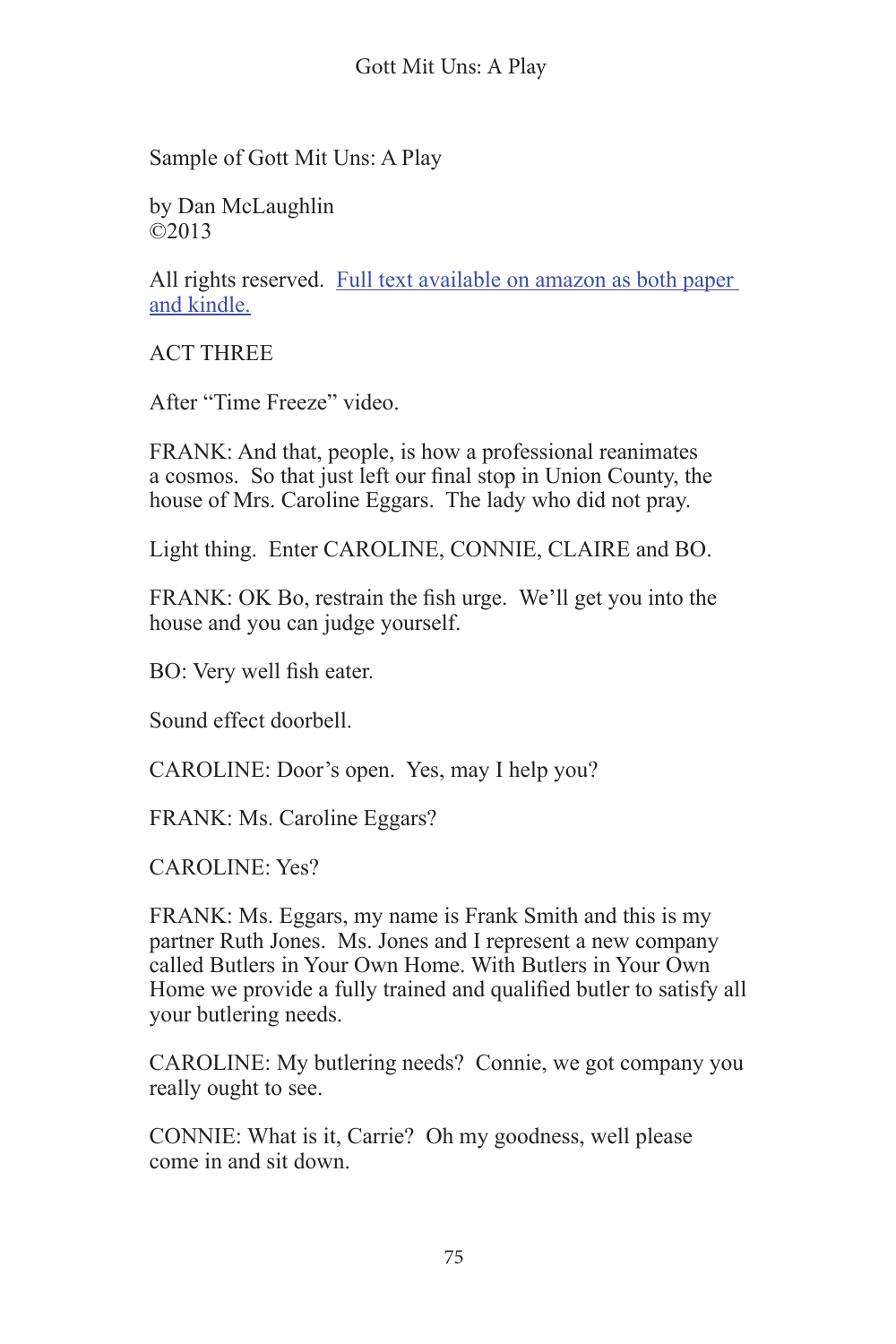$FRANK: Now think of a butter as the household administrator$ ensures that the family agenda is set and met. Now we would like to offer you the services of one of our best butlers, Bo here, totally free of charge for 30 days. Our expectation is that once other members in the community see you, a person they look up to and respect, with a butler, and how better he makes your life, that they will simply have to engage the services of a butler for themselves.

BO: I am the great butler Bo. And I don't do windows.

CLAIRE: On the other hand, he does a remarkably good job of providing fresh fish.

CAROLINE: Thank you, Mr. Smith, while this has been very entertaining and everything, but the household here is pretty manageable…

CONNIE: Say, Mr. Bo, excuse me for asking, but how big are you anyways?

BO: I am the great butler Bo. And I am eight feet six inches tall, 450 pounds. I am big boned.

CONNIE: Say, Mr. Smith, this Bo, well, can butlering be stretched to include personal protection?

FRANK: Sure why yes, it could.

CONNIE: You see Mr. Smith, my Carrie here lost her temper a little while ago, well, over nothing really…

CAROLINE: It was not nothing, I had worked damn hard on that pie, and that damn bitch…

CONNIE: Well it was over something that was very important at the time but now we are having to live with the consequences of that anger in a small community where we don't know many people; where we are the outsiders...

BO: I am the Great Goddess Bo. And Fish Eaters under my flippers are safe from seals.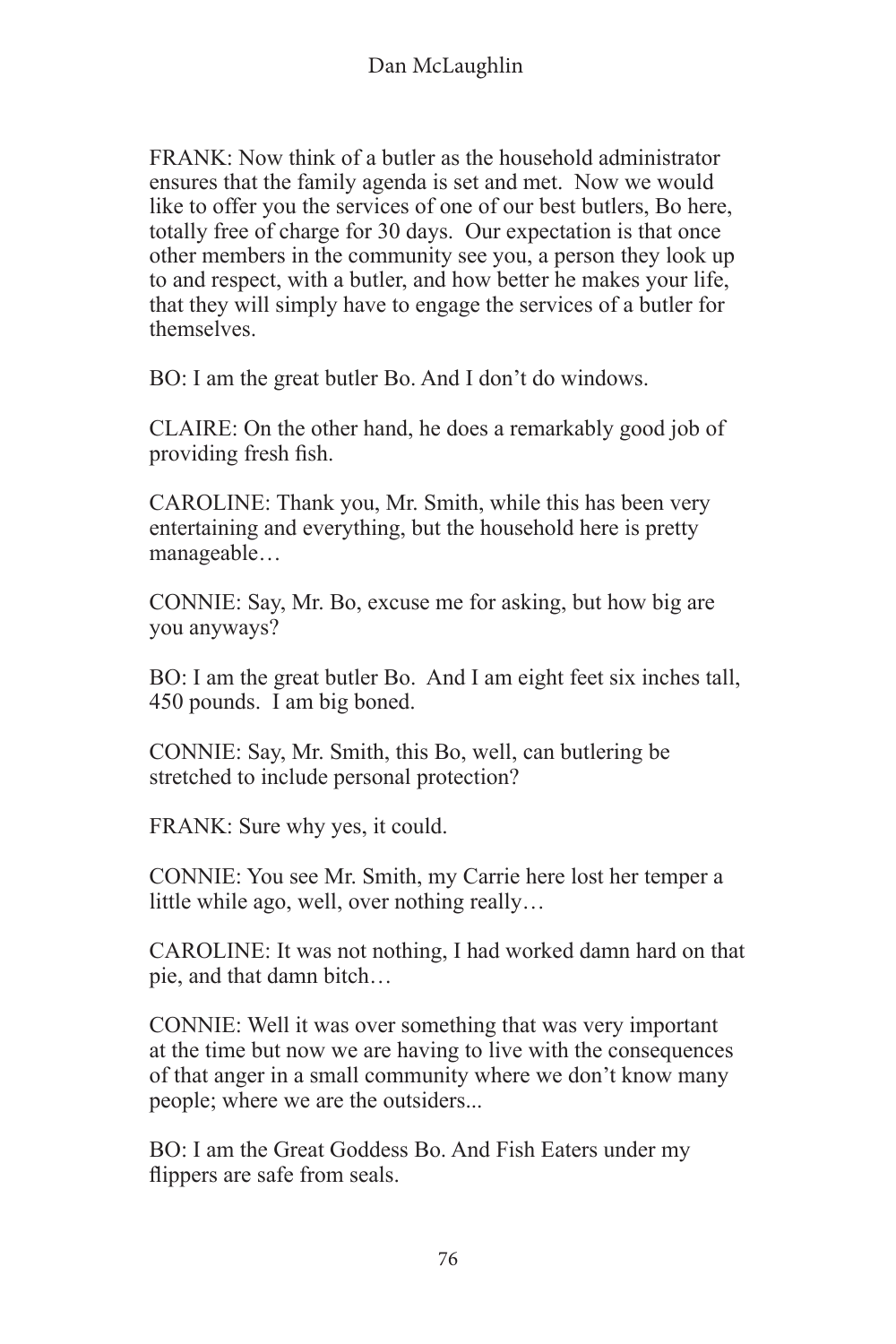CAROLINE: I beg your pardon? Fish eaters? I'm a vegan. I don't eat fish.

FRANK: She had missed the key noun.

CONNIE: Goddess?

FRANK: She had not.

CLAIRE: Oh Frank, let me. You see Ms. Eggars, the truth of the matter is that is what we are called InterDeitific Conflict Resolution Agents and our job is to mediate conflicting prayers when different gods are prayed to.

CAROLINE: OK this is just a little too weird. I don't know who put you up to this, and the big guy in the penguin suit is fun and all, but I think you should leave now.

FRANK: First would you mind looking out the window and telling me what you see?

Sound effect click click.

CAROLINE: Of course. Oh my.

FRANK: I think what impressed her the most was the hummingbird caught hovering motionless in the herb garden.

CAROLINE: Who are you people?

FRANK: Like Ms. Jones said we are InterDeitific Conflict **Resolution** 

VOCERA, FRANK: And we are not here to probe you in any way, shape or form. I am really very friendly and agreeable and am very eager to please. Do you need any favorable local landuse zoning rulings made in your behalf? Traffic mitigation? I am very good at those. Oh, I will be quiet now.

BO: And I am the Great Goddess Bo. And would you like a fish? No, wait, would you like some handicrafts?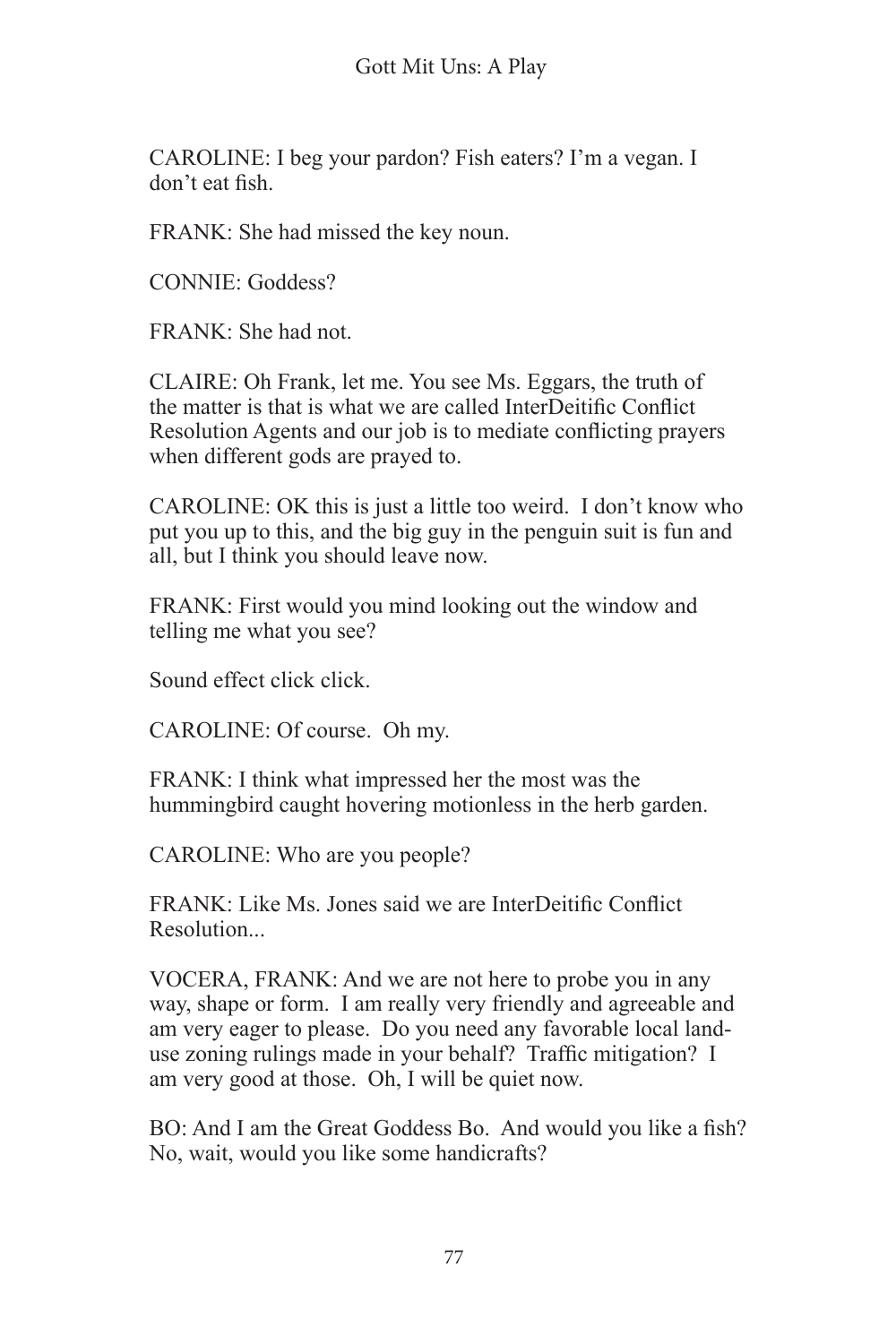Sound effect triangle.

FRANK: Suddenly there appeared where I had come to expect a fish there was a little collection of knick-knacks made of bones and feather and shells all sort of tied together. I sure as heck didn't get it, but the ladies all gathered around and admired it.

LADIES sit at table.

BO: I am the Great Goddess Bo. And people leave me stuff.

FRANK: People leave you stuff.

BO: People leave me ALOT of stuff all the time. It's because I'm a Goddess.

FRANK: Say, what do you Deities do with all those offerings anyways?

BO: Well er, and, um, you know you like trade them with the other Gods or…

FRANK: You trade them?

CONNIE: But this stuff is gorgeous.

FRANK: Huh, bonding over seashells and feathers. Well whatever works, eh Vocera, 2000?

VOCERA, FRANK: Right, Frank! You're the man!

FRANK: Oh boy. I think I am going to take a nap. Wake me when there is a break, OK?

VOCERA, FRANK: Yes sir agent Neeregem, 'ol buddy, 'ol pal, 'ol friend of mine, 'ol compadre, ol amigo, 'ol…

FRANK: VOCERA 2000, shut up. I think the Stalin thing was going to my head. It was after sunset when I woke up. Apparently some kind of craft project was in progress, as the dining room table was piled high with mountains of flotsam and jetsam apparently scoured from all the seven seas.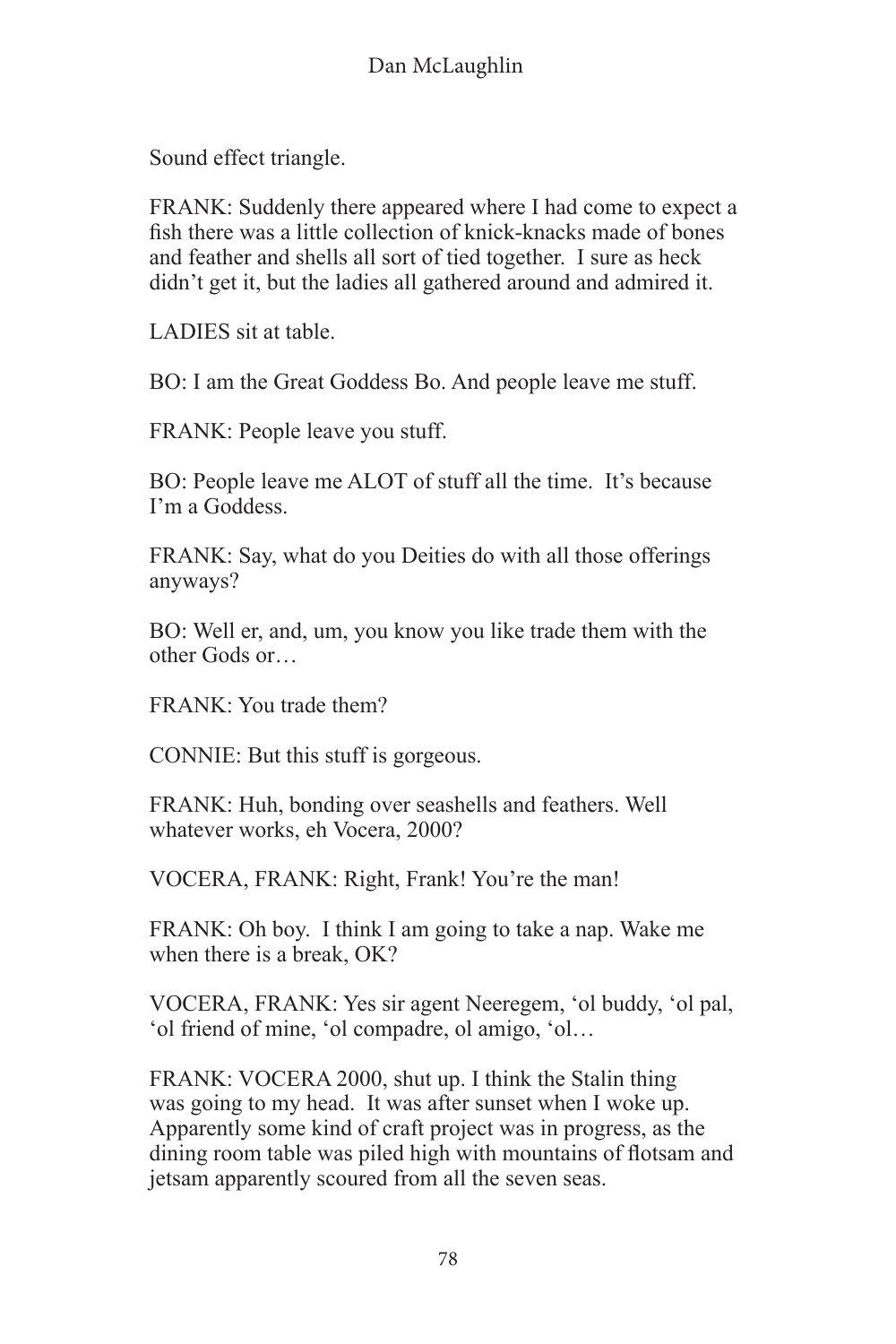CLAIRE: Oh look at this one, Connie. I took the best clamshell from the pile you gave me and I found this delightful feather and look, viola.

CAROLINE: God, and I love what you did with the ribbon.

CONNIE: Very nice.

BO: I am the great Goddess Bo. Hand me that shell. No, the shiny one. No. That one. Thank you.

FRANK: Hey.

CLAIRE: Good morning, sleepy head.

BO: I am the Great Goddess Bo. And you snore.

FRANK: That is just my Global Positioning while Sleeping Beacon.

CLAIRE: Frank, the Great Goddess Bo really has a knack for making jewelry. Look at this stuff.

FRANK: Huh.

FRANK brings his chair over to table and sits.

BO: Are we going to talk or are we going to make some jewelry?

CAROLINE: OK. Now that we're all friends and all. You and the goddess lady here, I kinda sorta get. You go around and make things right.

BO: Anyone got some scallop shells?

CLAIRE: Here. That is not exactly why we are here, Carrie.

CAROLINE: Here's some.

CLAIRE: It probably would be more accurate to say we go around and resolve situations where prayers to different gods have resulted in a suboptimal result.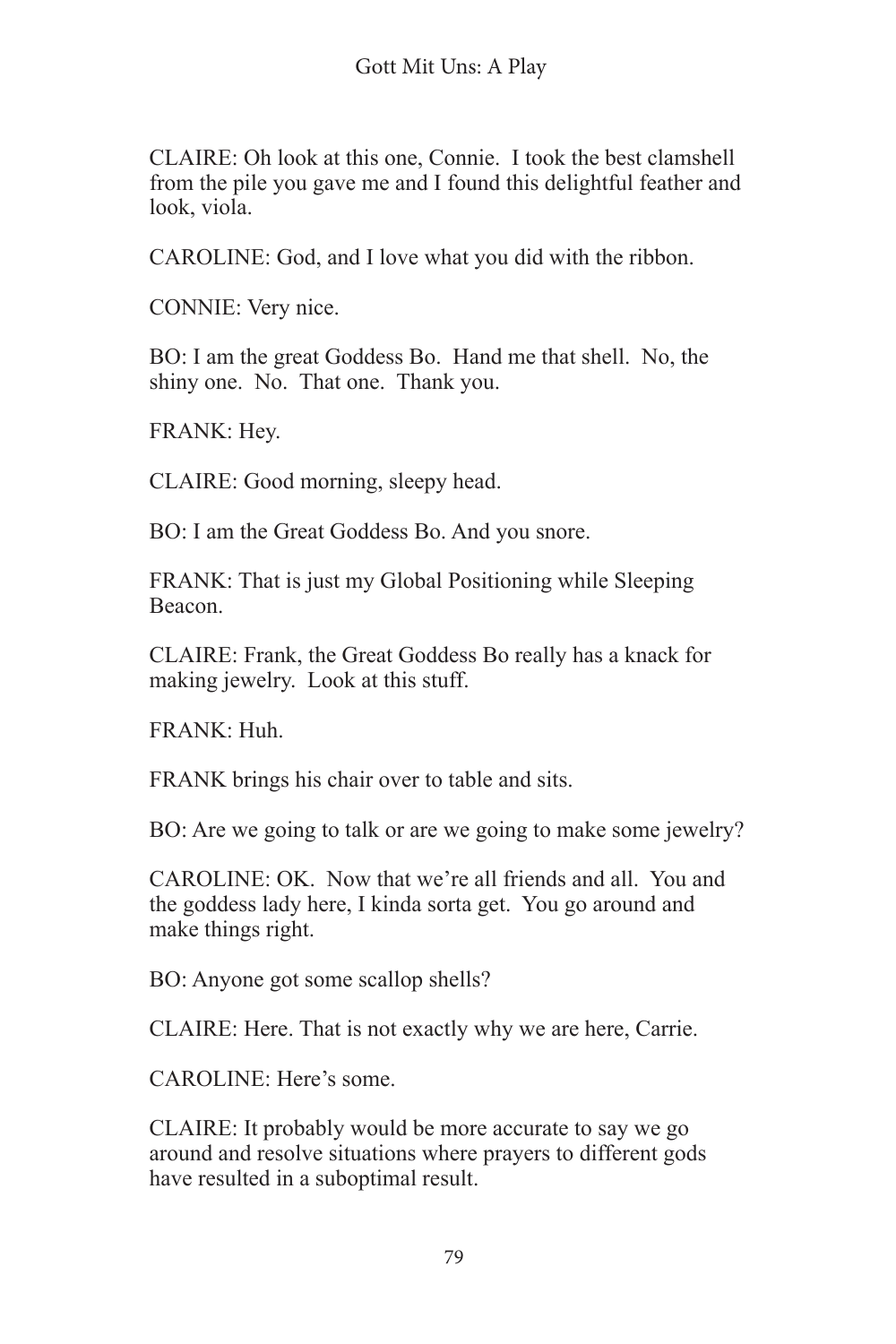BO: Anyone got some GOOD scallop shells?

CONNIE: This one any good?

BO: Better, thanks.

CAROLINE: Well that's what I mean. I mean it is clear that I was the wronged party, I mean it was my pie that got sabotaged by Mrs. Blake and yet she still won.

CLAIRE: Well, tied. There were the Randall sisters.

CAROLINE: Well, OK tied, but all I got was a warning from the police and threatened with a restraining order if I were to fling another pie at her ever again. That doesn't sound like justice to me.

FRANK: So how do you tie these things together?

BO: Seaweed sinews.

CONNIE: Here, you can have some of mine.

CLAIRE: Well Carrie, we don't work in a vacuum. Think back in your preparations for the bake off.

FRANK: You mean like this?

CLAIRE: Did you do anything that would have engaged the attention of us?

CONNIE: Oh good Lord no. You tie it together, not cover them entirely.

CAROLINE: You mean did I pray to win the Bixby Union County Fair All County-Wide Bake Off?

BO: Does anyone have any more scallops?

CLAIRE: Well, yes, did you?

FRANK: Which one is the scallop?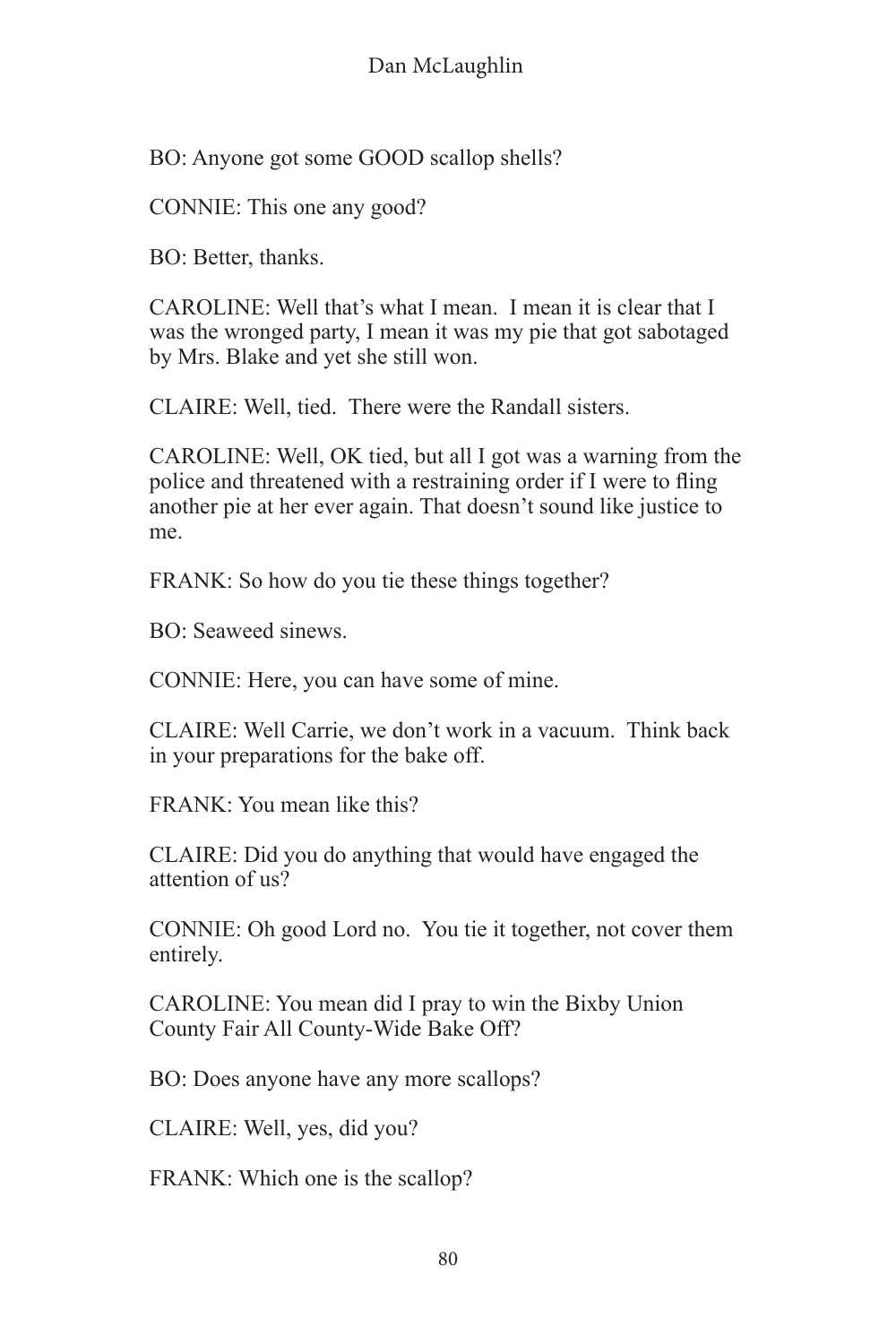CAROLINE: Of course not. Why should I have to pray for something as trivial as a pie contest? It's pie.

CONNIE: This one is a scallop. It's got the lines that go this way.

 $FRANK: Oh$ 

CAROLINE: And why should I have to pray when I had created on my own the best pie there. I did it. I don't need some God's help to win.

FRANK: Bo, does this one help?

CLAIRE: Well honestly Carrie, it couldn't have been that trivial because everyone else involved managed to find time to pray.

BO: Mmmmm, yes it does. Thank you.

CAROLINE: But why should I have to pray when I was clearly the best?

CONNIE: I am looking for some more that look like this.

FRANK: What are those?

BO: Virgin Netties.

CAROLINE: Prayers are words. Meaningless words sent out into the cosmos to make frightened children feel less afraid in a big universe. Or rescue you.

FRANK: Virgin Netties, seriously?

BO: Bumps, not ridges. Virgin Nettie.

FRANK sniggers.

CLAIRE: Oh grow up, Frank.

CAROLINE: Yeah, Once you're a grown-up and responsible and past the giggle at poop or fart jokes stage you don't need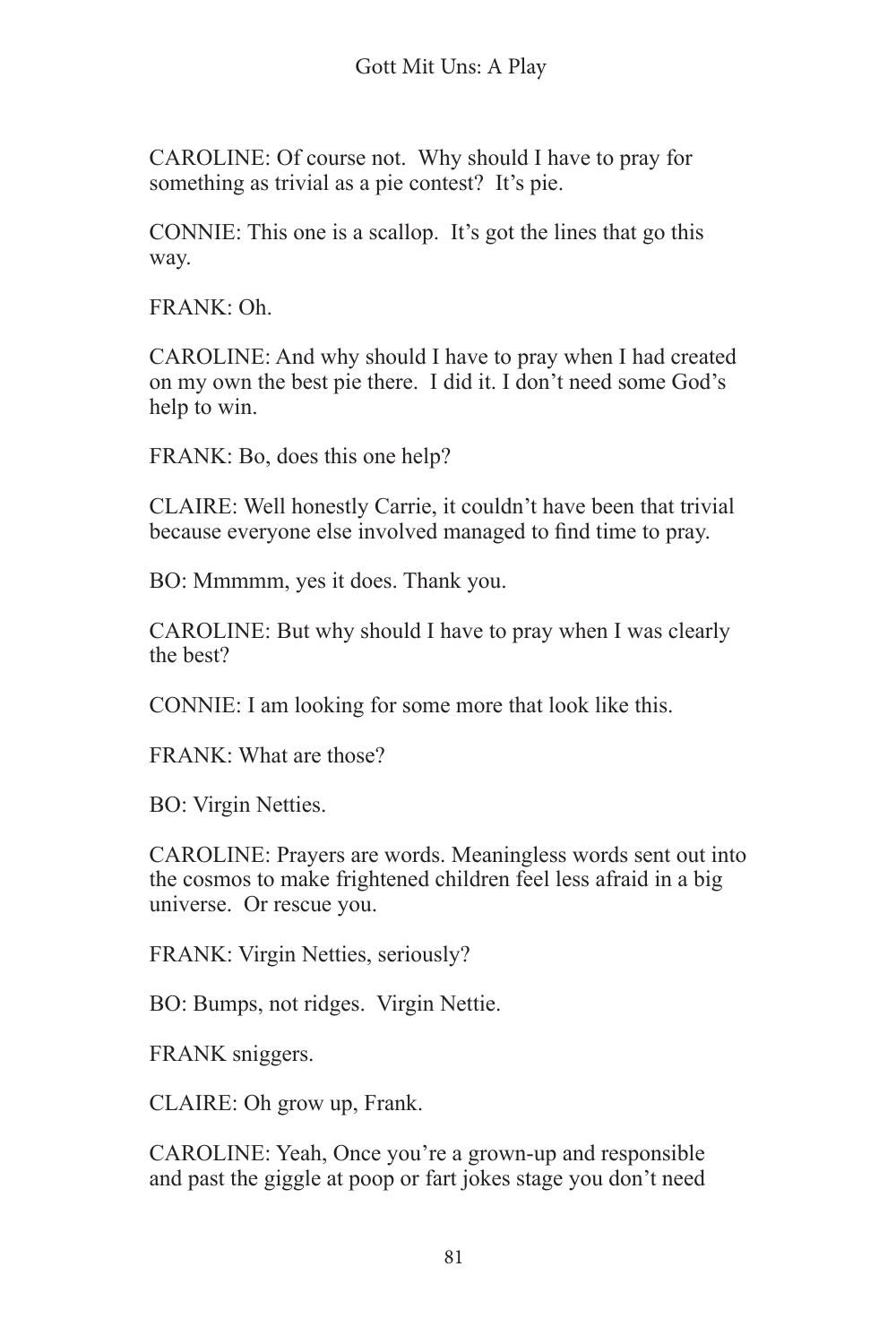the prop in the belief in a God thing to protect you. Um, present company excluded, of course.

BO: Thank you. Jingle shells. Anyone got any jingle shells?

Frank begins to hum/sing "Jingle Shells Rock."

CLAIRE: Let me give it to your straight, Carrie. Because you didn't pray we had a hard time getting involved on your behest at all.

FRANK: In the soft sea air. Connie, this a virgin. Nettie?

BO: Mouse Cowrie. Completely different.

CONNIE: But nice anyways, thank you Frank.

CLAIRE: Carrie, here you go. You were classified as a NATES, Not Affiliated, Too Engaged Secularly...

BO: Good virgins.

CONNIE: I'll take all the virgins I can get.

CAROLINE: And yet you still love me.

CLAIRE: Awwwwwwwwww.

FRANK: How come when they do it its sweet?

CLAIRE: Don't make me say it, Frank.

CAROLINE: But Too Engaged Secularly? Well of course I am too engaged secularly. I have a brain. And the people around me who do pray, loudly, pray for me and my wife eternal hellfire and damnation. No thank you.

FRANK: What's this?

BO: Sea gull dropping.

FRANK: Holy crap.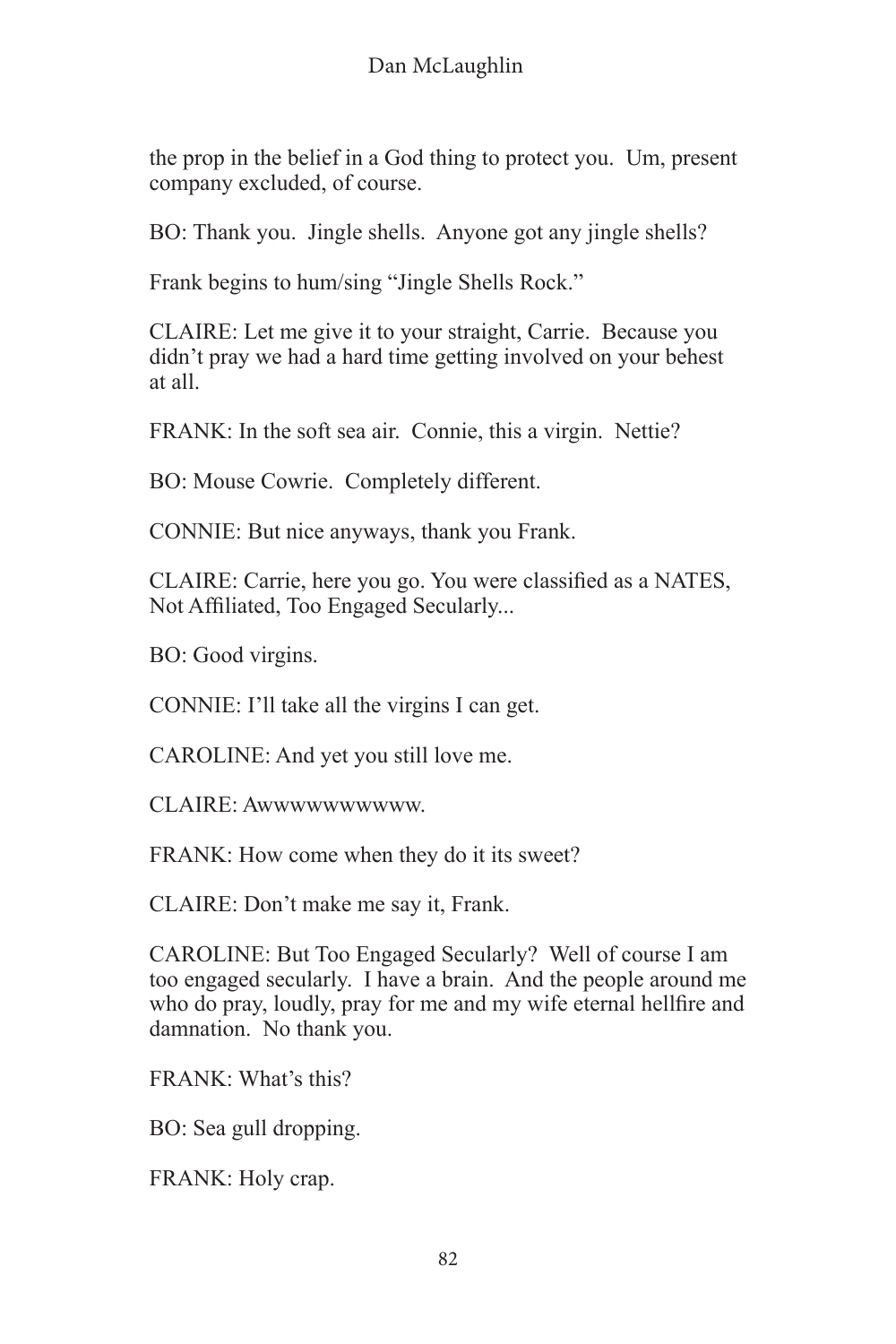CLAIRE: OK, but look at it from another perspective.

BO: No, just sun dried.

CLAIRE: Prayer is not a surrender of adult responsibility to a great big daddy figure. Or at least it doesn't have to be. Rather it is an acknowledgement that there is something out there larger than yourself, and prayer is an acknowledgment that you are part of that larger community. Don't confuse a god and the rules that were created for those gods' followers to turn you away from your god and from entering a community of like believers. Prayer is to tap into the power of that community that embraces you for help and support. Pray, and you create that community.

FRANK: That sounds vaguely familiar.

CLAIRE: Chapter 7, section 13 paragraphs 3-8 of the mission statement, Frank.

FRANK: Uh yeah sure. Anyone need another one of these? I don't need a name.

CONNIE: I'll take it.

CAROLINE: Here's another. But why do I have to be part of a larger cosmic community? I can stand on my own two feet.

FRANK: Well that is your right, yes. But to be honest, Judy Randall baked a very good pie, prayed and tied for first. Mrs. Blake prayed and also tied for first because of both her prayers and actions. You did not pray and got eliminated.

CLAIRE: But we were the ones responsible for the attack of indigestion on Mrs. Blake.

CONNIE: That was you guys?

CLAIRE: It was the best we felt we could do for you.

BO: You smitted with a tummy ache?

FRANK: An acute bout of gastric distress.